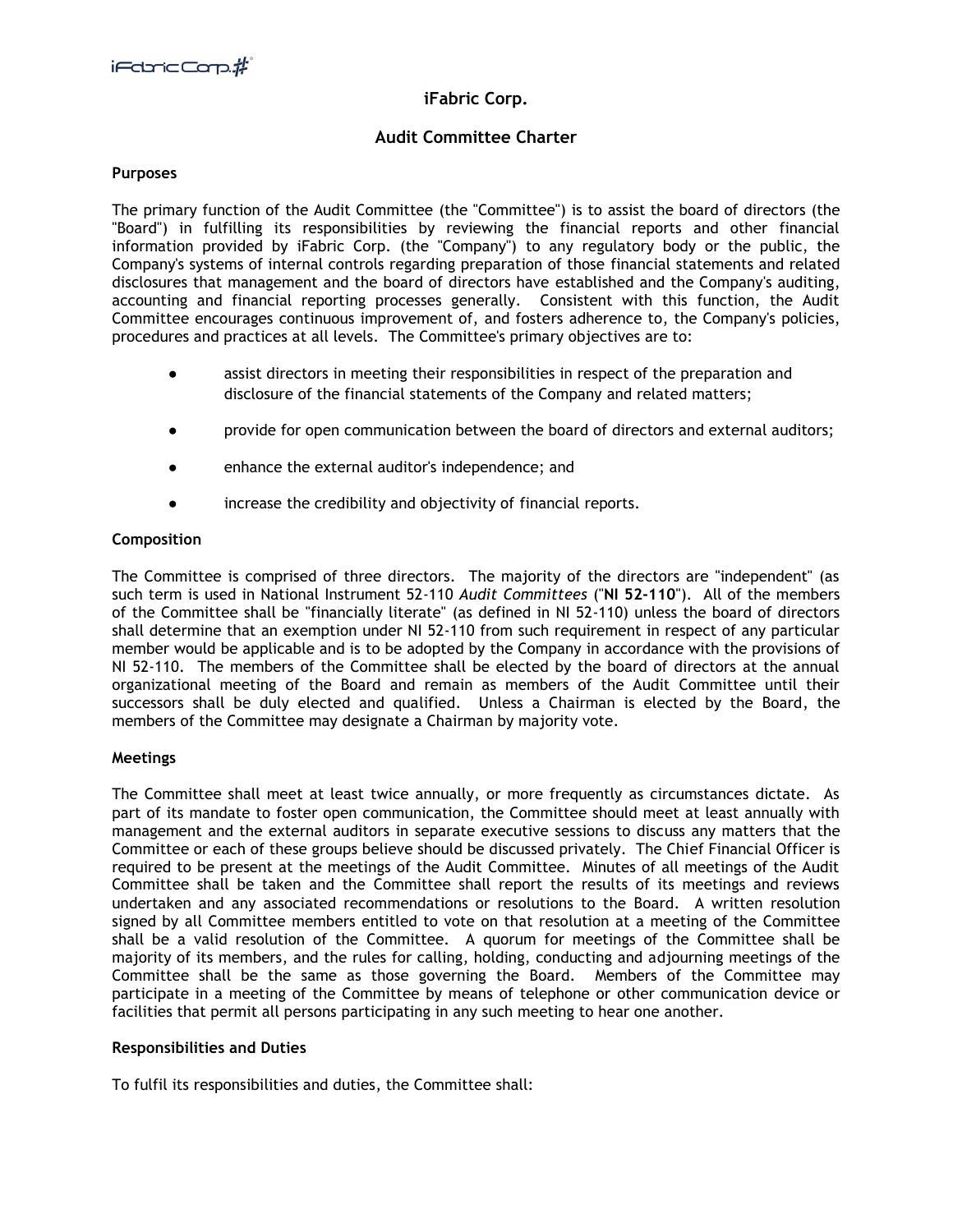## *A. Documents/Reports Review*

- 1. Review and update this Committee Charter, as conditions dictate.
- 2. Review the financial statements, MD&A and all public disclosures containing audited or unaudited financial information (including, without limitation, annual and interim press releases and any other press releases disclosing earnings or financial results) before release and prior to the Board's approval where required.
- 3. Review the reports to management prepared by the external auditors and management responses.
- 4. Review of significant auditor findings during the year, including the status of previous audit recommendations.
- 5. Be satisfied with and periodically assess the adequacy of procedures for the review of corporate disclosure that is derived or extracted from the financial statements.

## *B. External Auditors*

- 1. Be directly responsible for overseeing the work of the external auditors, including the resolution of disagreements between management and the external auditors regarding financial reporting.
- 2. Recommend to the Board the external auditors to be nominated for appointment by the shareholders.
- 3. Recommend to the board of directors the terms of engagement of the external auditor, including their compensation and a confirmation that the external auditors shall report directly to the Committee.
- 4. On an annual basis, review and discuss with the auditors all significant relationships the auditors have with the Company to determine the auditors' independence.
- 5. Review the performance of the external auditors and approve any proposed discharge of the external auditors when circumstances warrant.
- 6. Periodically consult with the external auditors about internal controls and the fullness and accuracy of the organization's financial statements.
- 7. Consider, in consultation with the external auditor, the audit scope and plan of the external auditor.

## *C. Financial Reporting Processes*

- 1. In consultation with the external auditors and management, review the integrity of the organization's financial reporting processes both internal and external. Consider judgments concerning the appropriateness of the Company's accounting policies.
- 2. Consider and approve, if appropriate, major changes to the Company's auditing and accounting principles and practices as suggested by the external auditors or management.